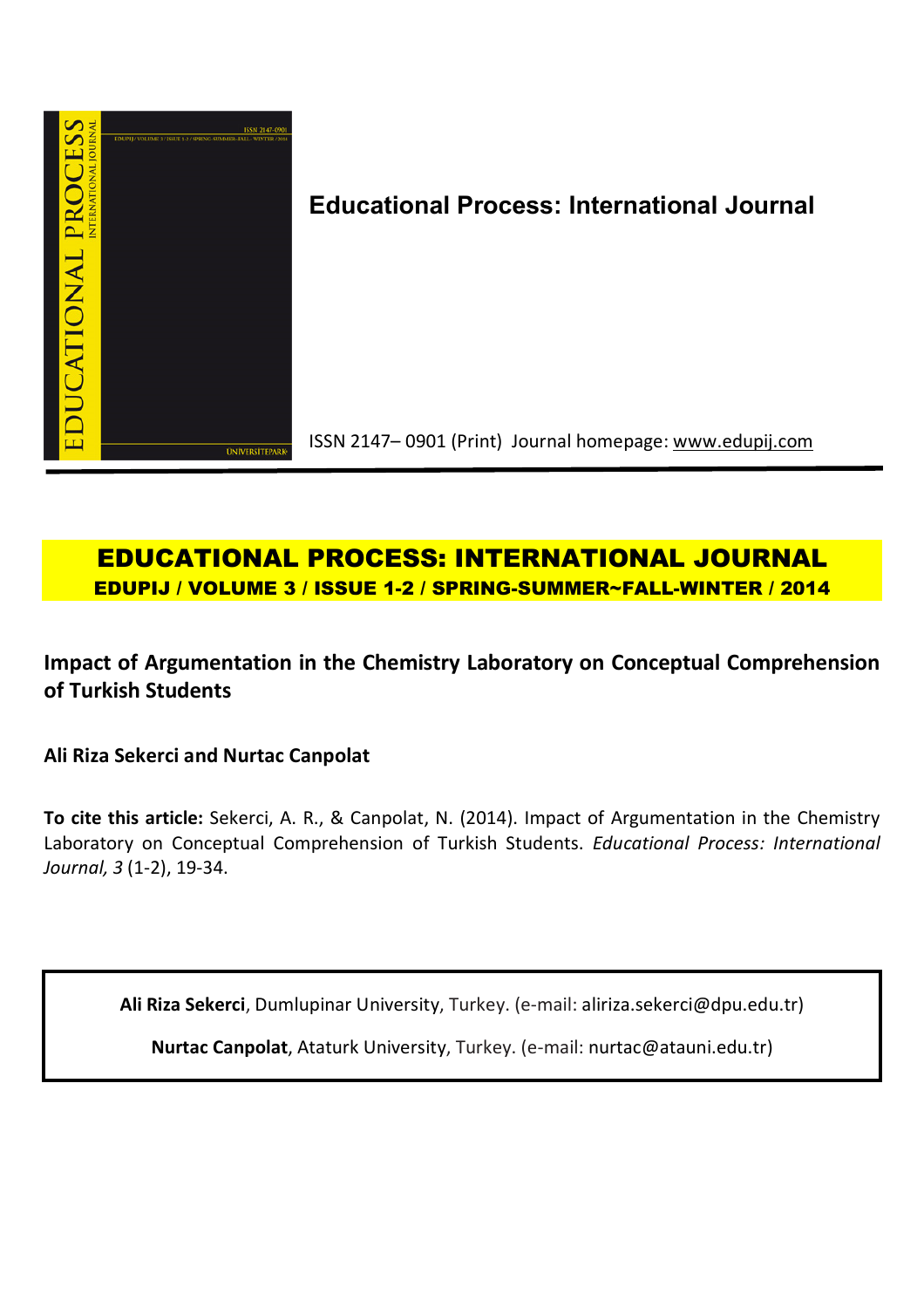## **Impact of Argumentation in the Chemistry Laboratory on Conceptual Comprehension of Turkish Students**

## ALI RIZA SEKERCI and NURTAC CANPOLAT

### **Abstract**

Aim of this research is to evaluate the impact of argumentation in the chemistry laboratory on conceptual comprehension of students. This research follows a triangulation design, categorized under mixed-method design variations, which include both qualitative and quantitative research designs. The research is conducted with 91 first grade university students studying in two different classes of the Department of Science Education, Kazım Karabekir Education Faculty at the Ataturk University, located in eastern Turkey. One class was randomly designated as the experimental group, with another as the control group. Research data was collected via a General Chemistry Laboratory Concept Test (GCLCT) containing 33 items, a test containing ten open-ended items, a semi-structured interview form, and a written feedback form, all designed by the researchers. Data from the GCLCT were analyzed through predictive statistics method, while data from the open-ended questions, semi-structured interview and written feedback form were analyzed through the descriptive analysis method. It is concluded from this research, that there is statistically significant difference between the GCLC post-test averages of the experimental and control groups. It was found that when compared to the control group, the proportion of experimental group students who answered the GCLC post-test items correctly is higher. In addition to this, the proportion of students who demonstrated misconceptions were higher in the control group students compared to the experimental group. It is concluded by this research, that argumentation provides more effective results in terms of comprehension of fundamental chemistry concepts, when compared to a traditional approach.

**Keywords:** argumentation, chemistry laboratory, conceptual comprehension, mixed design.

> EDUPIJ / ISSN 2147– 0901 © 2014 Copyright © 2014 by ÜNİVERSİTEPARK Limited

………………………………………………………………………………………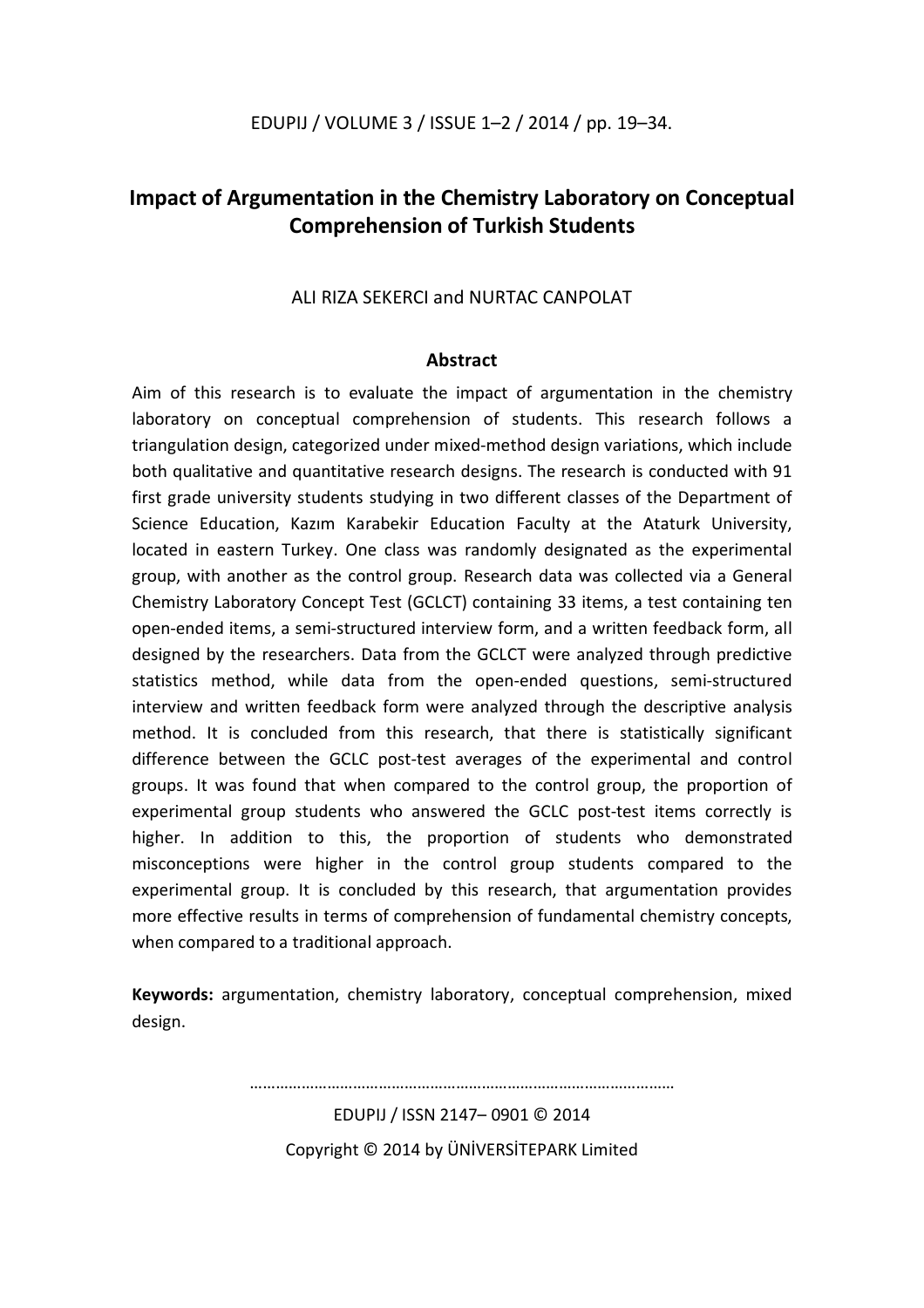#### **Introduction**

Science may be considered an interactive process in which claims are discussed and evidence-based knowledge is reviewed together with these claims (Driver, Newton, & Osborne, 2000). In order to establish such a process, science-literate individuals who critically seek for validity of claims, query, and know how the information is acquired are needed. Such science-literate individuals should have excitement of understanding the real world and a diverse life experience, utilize scientific principles and scientific process skills while making decisions, discuss scientific issues, and use science and technology for resolution of societal problems (National Research Council [NRC], 1996).

In order to develop science-literate individuals in teaching media, it is reported in various studies that utilization of learning approaches like collaborative learning (Fang & Wei, 2010; Guo, 2007; Lederman et al., 2014), problem based learning (Allen, Duch, & Groh, 1996), and 5E (Harlen, 2009; Skamp & Peers, 2012) instructional active learning methods provides effective results.

Argumentation is yet another commonly referred approach in recent years that enhance students' science literacy (Driver, Newton, & Osborne, 2000; Duschl & Osborne, 2002; Erduran & Jiménez-Aleixandre, 2007). Argumentation has benefits in terms of improving their conceptual comprehensions, their research skills, scientific epistemology, and their understanding of science as a social application and developing a positive attitude towards science (Driver et al., 2000; Tumay & Koseoglu, 2011).

Nowadays, argumentation is becoming increasingly essential in science education. This situation has led to a significant number of research studies completed on argumentation's influence on science education, both at national and international levels (Aufschnaiter, Erduran, Osborne, & Simon, 2008; Aydeniz, Pabuccu, Cetin, & Kaya, 2012; Cetin, 2014; Dawson & Venville, 2010; Demircioglu & Ucar, 2012; Demircioglu & Ucar, 2015; Eskin & Ogan-Bekiroglu, 2013; Eskin & Bekiroglu, 2009; Groom, Sampson, & Golden, 2014; Gultepe & Kilic, 2013; Kaya, 2012; Yalcin Celik, 2010).

These research are mainly conducted within theoretical courses, emphasizing significant contributions to students' conceptual comprehensions by argumentation. In laboratory courses, there has been only one study that examined the effects of argumentation students' conceptual understanding (Hand, Nam, & Choi, 2012).

However, this research did not study the in-depth conceptual understanding of students. There is no existing research that deals with argumentation in terms of conceptual comprehension of students on laboratory courses. Research conducted in laboratory environments has examined the development of students' argumentation skills (Groom et al., 2014) in chemistry laboratories via open-ended inquiry and confirmatory tests (Katchevich, Hofstein, & Mamlok-Naaman, 2013; Katchevich, Mamlok-Naaman, & Hofstein, 2014), the influence of argumentation on students' understanding of nature of science, their argumentation and quizzical skills (Walker, 2011), and students' argumentational qualities (Kind, Wilson, Hofstein, & Kind, 2010; Kind, Kind, Hofstein, & Wilson, 2011).

In the present study considers the chemistry laboratory on students' conceptual understanding of argumentation aimed at in-depth examination. In parallel with this aim, the research aims to see whether or not there is a statistically significant difference between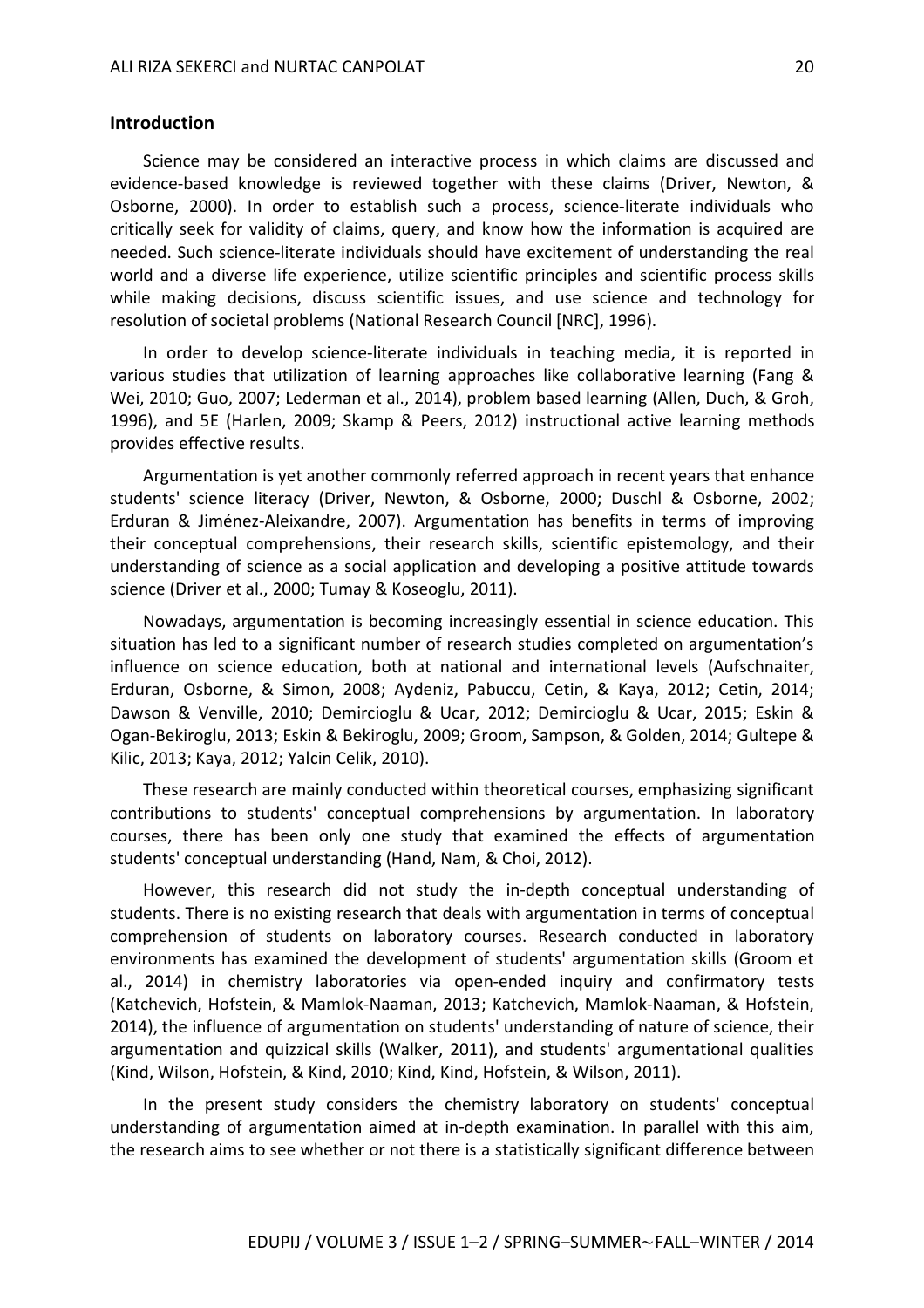conceptual understanding of argumentation-based experimental group students, and control group students treated with traditional methods of education.

#### **Methodology**

Triangulation design categorized under mixed-method design variations, which include both qualitative and quantitative research designs, has been applied. In triangulation design, quantitative and qualitative data collection techniques are used simultaneously for data acquisition (Buyukozturk, Kilic Cakmak, Akgun, Karadeniz, & Demirel, 2012; McMillan & Schumacher, 2014). Then, quantitative and qualitative data are analyzed comparatively, monitoring to see whether or not they support each other (Creswell, 2002, 2012; Creswell & Plano Clark, 2007). In this approach, weaknesses and strengths of quantitative and qualitative data are complemented with each other, ensuring more reliable results. This method is also used in order to compare similarities and contrasts of statistical quantitative and direct qualitative data, or to extend or validate qualitative data with quantitative data (Creswell & Plano Clark, 2007).

The study group for the research was formed of 91 first grade university students studying in two different classes of the Department of Science Education in the Kazım Karabekir Education Faculty at Atatürk University, located in eastern Turkey. The course the students were taking is titled "General Chemistry Laboratory-II". One of the classes is designated as the experimental group and the other as the control group. There are 47 students (33 females and 14 males) in the experimental group, and 44 students (as 34 females and 10 males) in the control group. Students' ages in the experimental group vary between 19 and 24, while students' ages in the control group vary between 18 and 27.

The study group was chosen via convenience sampling method (of random sampling methods) (Buyukozturk et al., 2012; McMillian & Schumacher, 2014). Convenience sampling is a method that avoids loss and wastes of time, money, and labor force. The most important aspect of convenience sampling method is easy-accessibility of samples, and its convenience and suitability for the relevant research. Despite this, convenience sampling method's demerit is the generalization of research-based results to the population (McMillan & Schumacher, 2014).

Research data are collected via different data collection tools depending on the questions and aim of the research. Data acquisition in this research is handled depending on 'data diversity' principle via General Chemistry Laboratory Conceptual Test (GCLCT), semistructured interviews, an open-ended test containing ten items and a written feedback form. In this way, the aim is to get beyond the limits of data collection techniques and increase validity and reliability of the findings (Creswell, 2012). GCLCT is formed by researchers taking into account the tests in relation with pH, hydrolysis, acid-base titration, colligative properties such as freezing point depression, factors affecting reaction rate, factors affecting chemical equilibrium and collectibility of reaction heats provided during the General Chemistry Laboratory-II course. Test items are created pursuant to acquisitions given in relation to the mentioned topics. During this stage, researchers created a 33-item test following evaluation of national and international dissertations, papers, general chemistry books, and chemistry test books (Canpolat et al., 2009; Ebbing & Gammon, 2009; Huddle, 1998; Pinarbasi, 2002; Thorpe, 2006; Zumdahl & Zumdahl, 2007), and websites. Misconceptions commonly experienced among students are used as distractors while the GCLCT items are designed. A table of specifications was designed to check the GCLCT's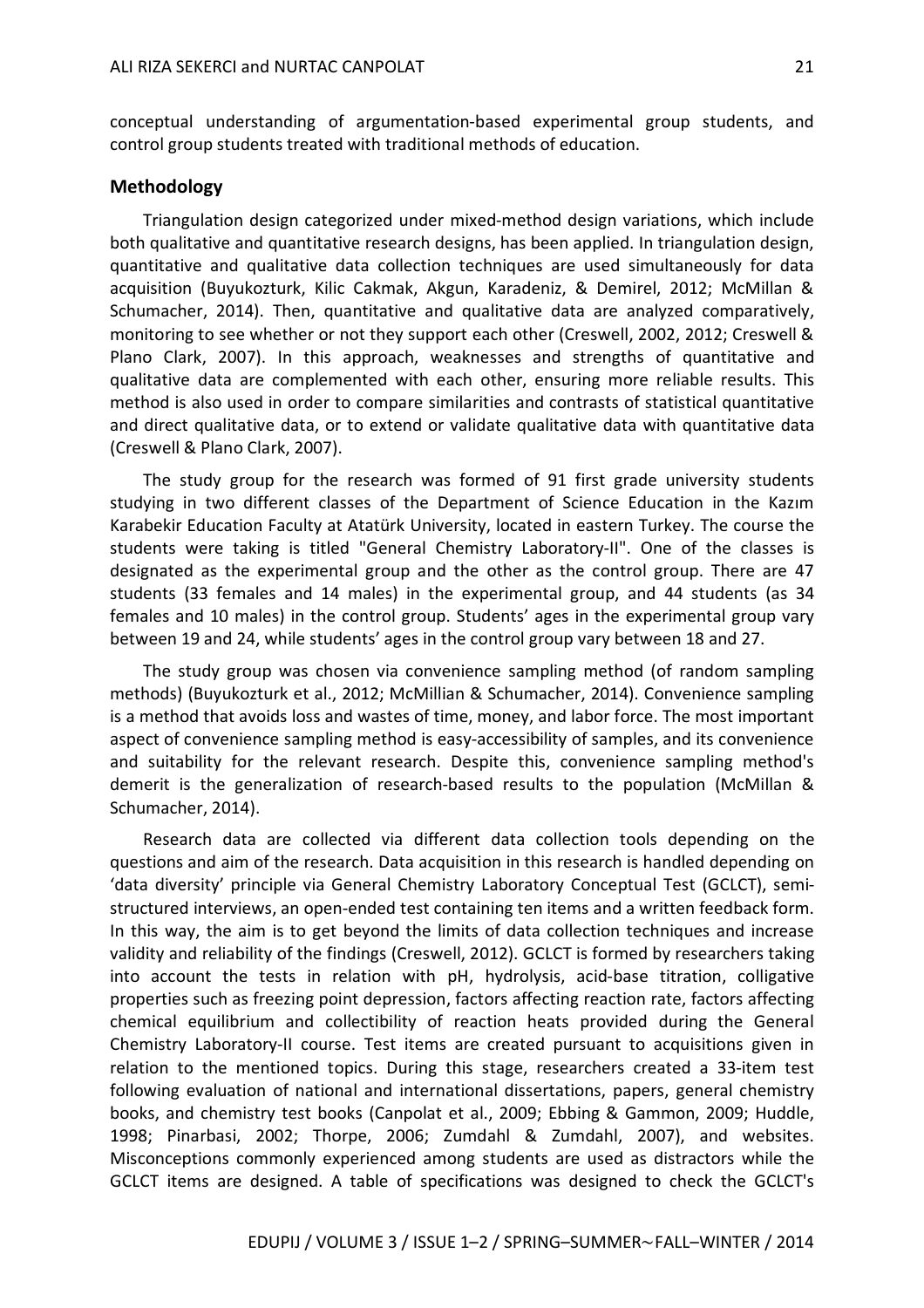content validity and the questions' scientific accuracy, and to determine convenience of each inquiry according to target acquisitions and cognitive learning degrees of Bloom's revised taxonomy (Kogce, Aydin, & Yildiz, 2009; Krathwohl, 2002). Tests based on the table of specifications was evaluated by eight professors who are specialists in the field of chemistry teaching, and their opinions subsequently taken into account. In line with the feedback from professors, the GCLCT was revised. Content validity of the test has been ensured via evaluation based on the table of specifications, while content accuracy of the test has been ensured via evaluation based on expert opinion. In order to identify the reliability of the GCLCT, the test was applied to a total of 181 students who took the General Chemistry-II and General Chemistry Laboratory-II courses and are now in the 2nd grade of the Department of Science Teaching and the 2nd, 3rd and 4th grade of the Department of Chemistry Teaching at Ataturk University. Scoring is '1' for true answers and '0' for false or blank answers. The reliability coefficient of the GCLCT (KR-20) is determined as .583, using SPSS/PC (Statistical Package for Social Sciences for Personal Computers). Reliability coefficient for tests containing conceptual inquiries might be identified as low. Even so, a reliability coefficient of around .50 could be accepted for teacher-made tests (Frisbie, 1988). GCLCT is applied as both a pre-test and post-test for the experimental group and the control group as well.

A test of 10 open-ended items, some of which contain sub-queries, was designed in order to determine conceptual comprehensions of students in the argumentation-based experimental group and the control group that followed traditional education methods. This test was implemented on both experimental and control group students within three weeks following the application. In order to determine students' conceptual comprehensions, semistructured interviews were also performed. For this purpose, a semi-structured interview form was designed and utilized by researchers. A semi-structured interview would provide flexibility depending on individuals and cases, and opportunity to change the order of the questions and explain questions in detail. Face-to-face semi-structured interviews were held three weeks following the application with six students, chosen as having low (2), medium (2) and high (2) conceptual success based on their GCLC post-test results from both the experimental and control groups. Students' voices were recorded with permissions taken prior to the interviews. All semi-structured interviews lasted approximately 25 minutes. A written feedback form was designed to determine the experimental group students' opinions on the argumentation, how it works, and how it is practiced after implementation.

Application is performed in two first grade classes of the General Chemistry Laboratory-II course within the Department of Science Teaching of Kazım Karabekir Education Faculty, Ataturk University. One of the classes is randomly designated as the experimental group and the other is as the control group. Argumentation is used for the experimental group and the traditional education approach is used for the control group during the tests within the research. Since the control group students are not familiar with argumentation-based tests, an informatory presentation is shown with the intention of ensuring they had sufficient knowledge on this approach. Furthermore, a test was conducted to enable them to gain experience relevant to this approach. The same test was applied to the control group students through the traditional approach. Then, 7 tests were conducted within the scope of this research on both the experimental and control groups.

Tests applied during application include:

- pH, hydrolysis and acid-base titration (Alkan, Bayrakceken, Gurses, & Demir, 1997),
- colligative properties: Freezing point depression (Gurses & Bayrakceken, 1996),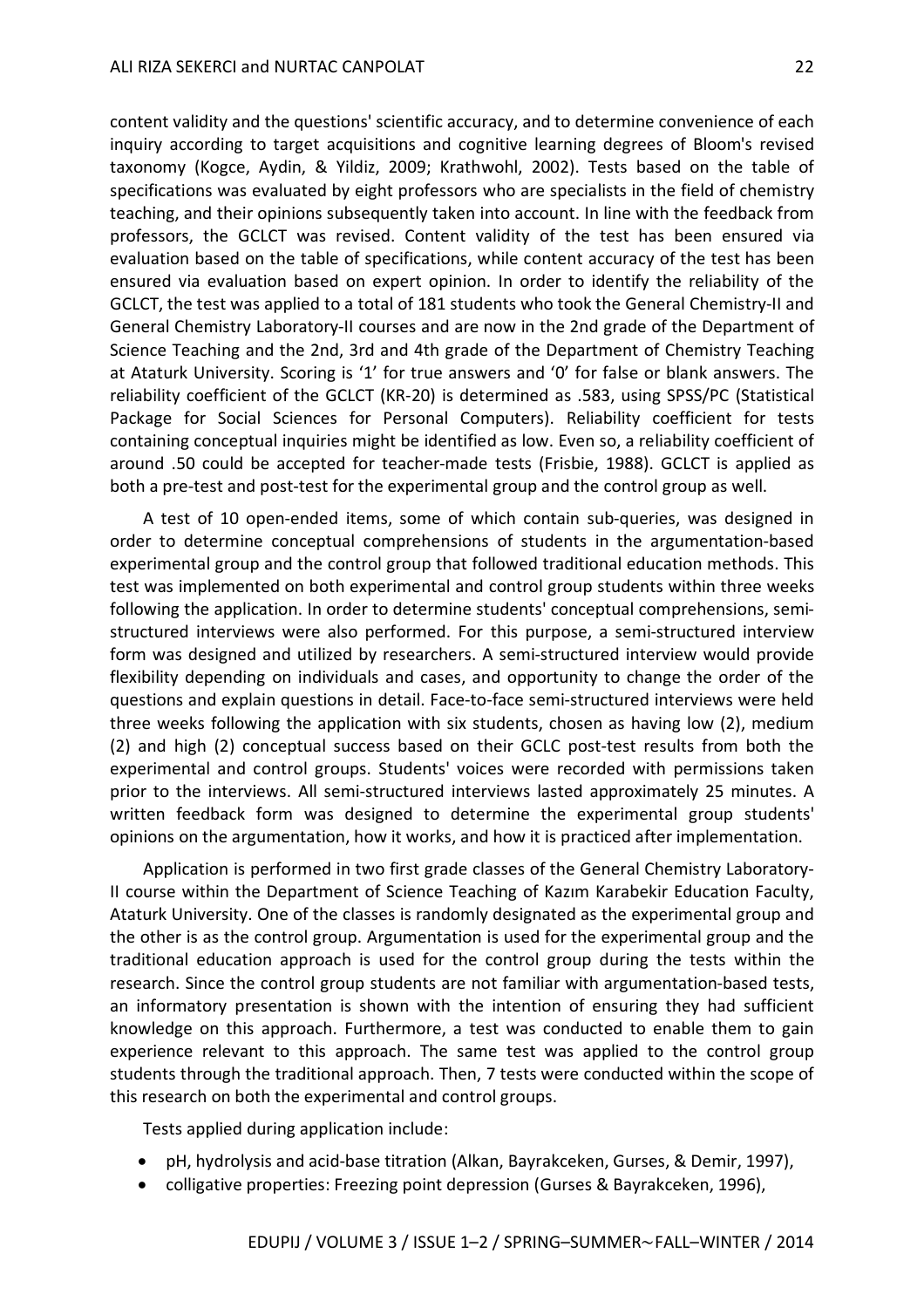- factors affecting reaction rate and collectibility of reaction heats (Bayrakceken, Gurses, & Doymus, 1999),
- Variants affecting chemical equilibrium (concentration and temperature) (Canpolat, 2002; Summerlin & Ealy, 1985).

Research papers are argumentation designs for experimental groups based on these tests. Tests were applied as argumentation. Tests were applied to the experimental group following particular application guides. But for the control group, most of the tests were applied as they are at source, and some of them were applied with minor modifications. Each of the tests were applied in one week during the application process. Tests were conducted in both groups within the times of the two courses. Applications in both the experimental and control groups were guided by the same professor. Researchers served as participant observer during the application.

Data from GCLCT were analyzed via predictive statistical approach. Data from this test was statistically analyzed using SPSS/PC. In order for post-determination of normality of score distribution relevant to each of the tests, box-plot, Q-Q plot, Shapiro-Wilks test and skewness value "z" obtained through division of skewness coefficient by standard error  $(z<sub>s</sub>)$ are taken into consideration and  $z<sub>s</sub>$  values of each test are reported. Distribution may be accepted normal if skewness value  $(z<sub>s</sub>)$  is found lower than 1.96 on .05 significance level, 2.58 on .01 significance level and 3.29 on .001 significance level (Field, 2013).

|                 | <b>Experimental Group(EG)</b> | <b>Control Group(CG)</b> |
|-----------------|-------------------------------|--------------------------|
|                 | $z_{s}$                       | $z_{s}$                  |
| <b>Pre-test</b> | .406                          | .305                     |
| Post-test       | 1.02                          | .048                     |

| Table 1. z <sub>s</sub> values by GCLC pre-test and post-test scores |  |  |
|----------------------------------------------------------------------|--|--|
|----------------------------------------------------------------------|--|--|

Skewness coefficient (SC), standard error of skewness coefficient (SEs)

It is understood from the  $z<sub>s</sub>$  values of Table 1 that pre-test and post-test scores of both groups demonstrate normal distribution. As pre-test and post-test scores of the test applied to both experimental and control groups demonstrate normal distribution, independent ttest is applied. All predictive statistical analyses are tested against a .05 significance value.

Descriptive analysis method is used for analysis of the open-ended questions and semistructured interview data. Data derived from open-ended questions and semi-structured interviews were analyzed and divided into five categories of clear understanding, partial understanding, misconception, incomprehension and blank/unanswered (Abraham, Grzybowski, Renner, & Marek, 1992; Abraham, Williamson, & Westbrook, 1994; Demircioglu, 2008; Demircioglu, Demircioglu, Ayas, & Kongur, 2012). Categories used for analysis of open-ended questions and interviews and their explanations are provided in Table 2.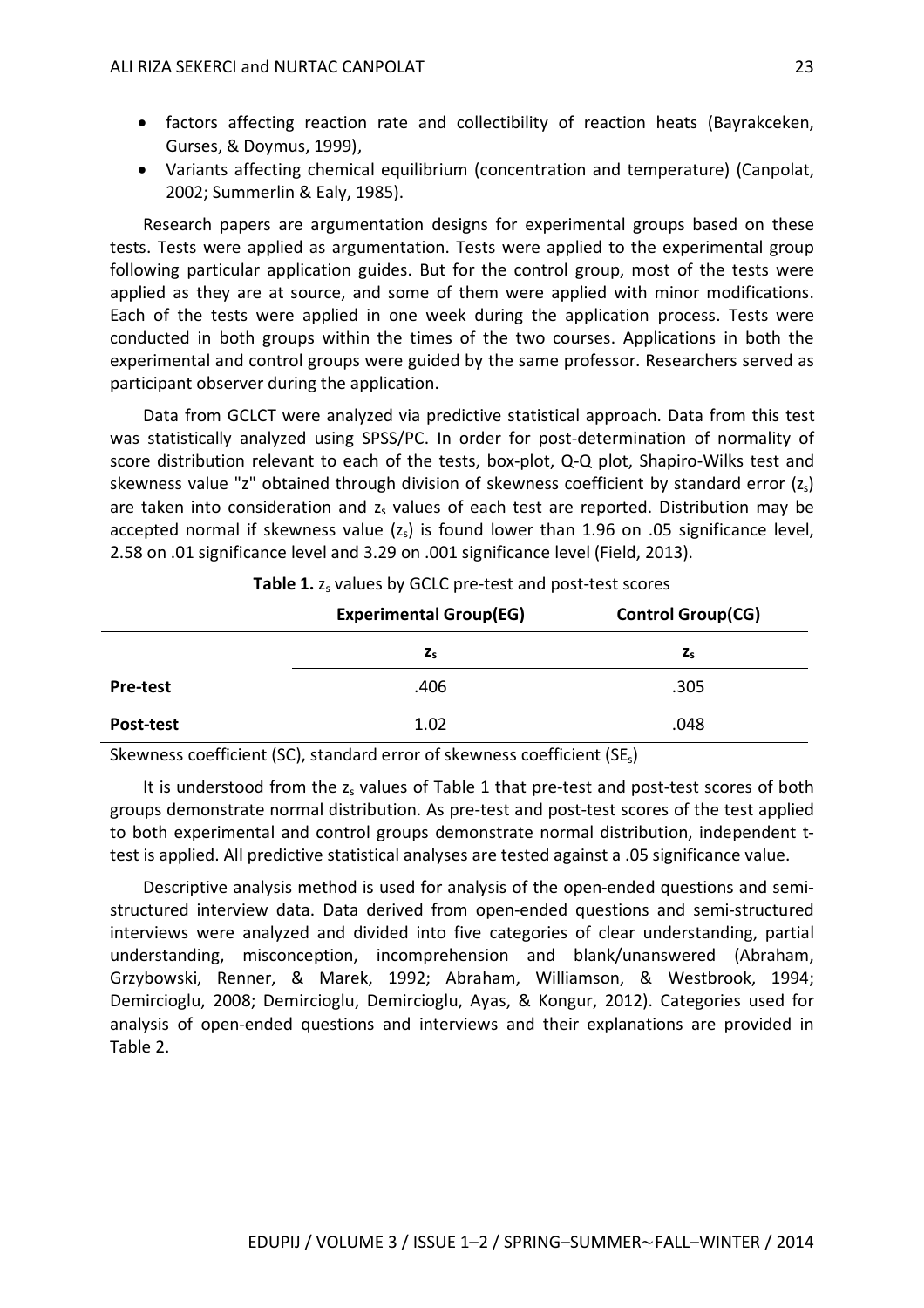| <b>Categories (Levels of</b><br>Understanding) | <b>Explanations</b>                                                                                    |  |  |  |  |  |  |  |
|------------------------------------------------|--------------------------------------------------------------------------------------------------------|--|--|--|--|--|--|--|
| <b>Clear Understanding</b>                     | Answers containing all aspects of the anticipated answer                                               |  |  |  |  |  |  |  |
|                                                | Answers containing only one aspect of the anticipated                                                  |  |  |  |  |  |  |  |
| Partial Understanding                          | answer                                                                                                 |  |  |  |  |  |  |  |
|                                                | Answers containing particular aspects<br>particular<br>and<br>misconceptions of the anticipated answer |  |  |  |  |  |  |  |
| Misconception                                  | Scientifically incorrect answers                                                                       |  |  |  |  |  |  |  |
| Incomprehension                                | Repetition of inquiry, irrelevant or unclear answers                                                   |  |  |  |  |  |  |  |
| Blank/Unanswered                               | Left blank                                                                                             |  |  |  |  |  |  |  |
|                                                | don't know or I didn't understand                                                                      |  |  |  |  |  |  |  |

**Table 2.** Categories used for analyses of open-ended questions and interviews, and their explanations

The frequency and percentage values of data derived from analyses of semi-structured interview and open-ended questions are presented in tabular format. In descriptive analyses, qualitative software named Nvivo is used for category designs. Nvivo is computer software that enables the storage of various documents in a single place, and facilitates interlinking documents, ensuring easy operation of the processes during the analysis (Walsh, 2003).

#### **Findings**

In order to form answers to the research questions, results of the independent t-test conducted for GCLC pre-test and post-test scores are given in Table 3.

| <b>Table 5.</b> Independent t-test results by GCLC pre-test and post-test averages |              |           |    |         |            |    |                   |          |    |  |
|------------------------------------------------------------------------------------|--------------|-----------|----|---------|------------|----|-------------------|----------|----|--|
|                                                                                    |              |           |    | Group   | 95% CI for |    |                   |          |    |  |
|                                                                                    | Experimental |           |    | Control |            |    | Mean              |          |    |  |
|                                                                                    | М            | <b>SD</b> | n  | M       | <b>SD</b>  | n  | <b>Difference</b> |          | df |  |
| Pre-test                                                                           | 8.45         | 2.44      | 47 | 7.59    | 2.47       | 44 | $-1.88, .17$      | $-1.66$  | 89 |  |
| Post-<br>test                                                                      | 18.98        | 3.88      | 47 | 14.75   | 2.80       | 44 | $-5.65, -2.80$    | $-5.92*$ | 89 |  |
| $\star$ $\sim$ $\sim$ $\sim$                                                       |              |           |    |         |            |    |                   |          |    |  |

**Table 3.** Independent t-test results by GCLC are test and post-test averages

\*p < .05

A statistically insignificant difference is found between the experimental and control groups' GCLC pre-test mean scores, as represented in Table 3 (*t*(89)= -1.659; *p* > .05). On the other hand, a statistically significant difference is found between the experimental and control groups' GCLC post-test mean scores (*t*(89)= -5.916; *p*= .000). As may be understood from the analysis results, the experimental group's GCLC post-test mean scores (M= 18.98, SD=3.88) are higher than for the control group's GCLC post-test mean scores (M= 14.75, SD= 2.80). In order to determine how effective argumentation is on the experimental group students' conceptual comprehensions, its effect sizes (d) are referred. For effect sizes, .01 is interpreted as little effect, .05 as intermediate effect and .08 as strong effect (Cohen, 1988, 1992; Buyukozturk et al., 2012). For the GCLC post-test, effect size of argumentation-based teaching is calculated as Cohen's  $d= 1.24$ . It may be interpreted that argumentation is strongly effective on students' conceptual comprehensions. Notwithstanding, these results reveal that the experimental group is more successful than the control group, in terms of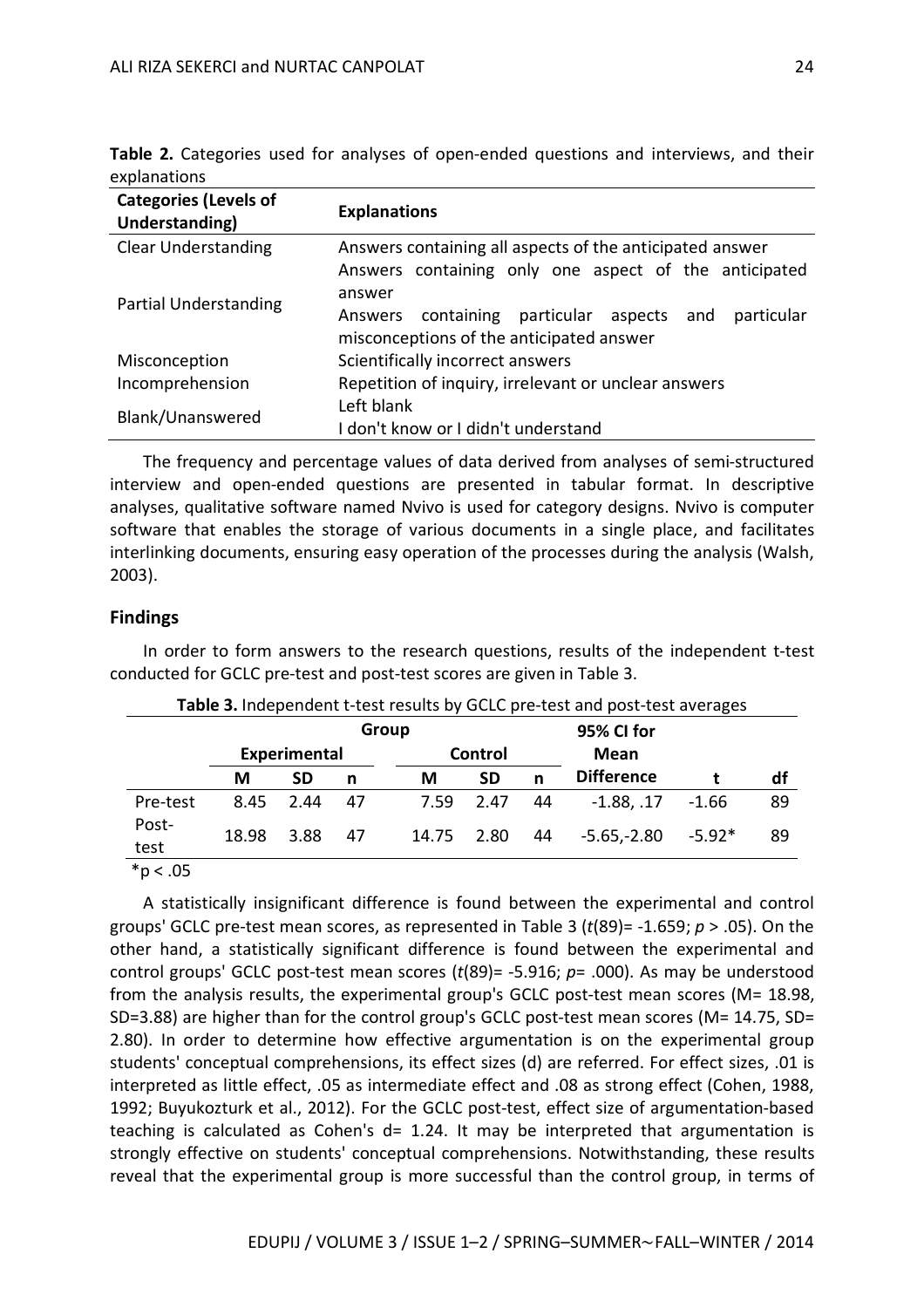general chemistry concepts relevant to the conducted tests. As a result, it may be interpreted that argumentation is more effective than traditional approach in the case of comprehension of general chemistry concepts. This may also be clearly understood from the proportion of experimental and control group students giving true answers in the GCLC posttest, as demonstrated in Table 4, and the proportion of experimental and control group students who made misconceptions in the GCLC post-test as shown in Table 5.

|                                  |                | EG   | CG   |
|----------------------------------|----------------|------|------|
| <b>Topics</b>                    | Item           | (%)  | (%)  |
|                                  | $\mathbf{1}$   | 70.2 | 36.4 |
|                                  | $\overline{2}$ | 44.7 | 27.3 |
|                                  | 3              | 85.1 | 43.2 |
|                                  | 4              | 12.8 | 18.2 |
|                                  | 5              | 63.8 | 59.1 |
| Acid-base                        | 6              | 44.7 | 50.0 |
|                                  | 7              | 36.2 | 11.4 |
|                                  | 8              | 46.8 | 27.3 |
|                                  | 9              | 91.5 | 79.5 |
|                                  | 10             | 31.9 | 31.8 |
|                                  | 11             | 63.8 | 34.1 |
|                                  | 12             | 85.1 | 75.0 |
|                                  | 13             | 34.0 | 4.5  |
| Colligative properties:          | 14             | 8.5  | 13.6 |
| Freezing point depression        | 15             | 61.7 | 38.6 |
|                                  | 16             | 46.8 | 29.5 |
|                                  | 17             | 80.9 | 54.5 |
| Factors affecting reaction       | 18             | 74.5 | 72.7 |
| rate (concentration,             | 19             | 70.2 | 61.4 |
| temperature and contact          | 20             | 87.2 | 95.5 |
| surface)                         | 21             | 38.3 | 13.6 |
|                                  | 22             | 66.0 | 38.6 |
|                                  | 23             | 27.7 | 27.3 |
| Variants affecting chemical      | 24             | 59.6 | 68.2 |
| equilibrium (concentration       | 25             | 89.4 | 77.3 |
| and temperature)                 | 26             | 29.8 | 34.1 |
|                                  | 27             | 53.2 | 59.1 |
|                                  | 28             | 42.6 | 27.3 |
|                                  | 29             | 66.0 | 38.6 |
|                                  | 30             | 53.2 | 52.3 |
| Collectibility of reaction heats | 31             | 29.8 | 6.8  |
|                                  | 32             | 87.2 | 77.3 |
|                                  | 33             | 93.6 | 86.4 |

**Table 4.** Proportion of experimental and control group students who gave true answers in GCLC post-test

When Table 4 is evaluated, it is found that when compared to the control group, the proportion of experimental group students who gave true answers to the GCLC post-test items is higher.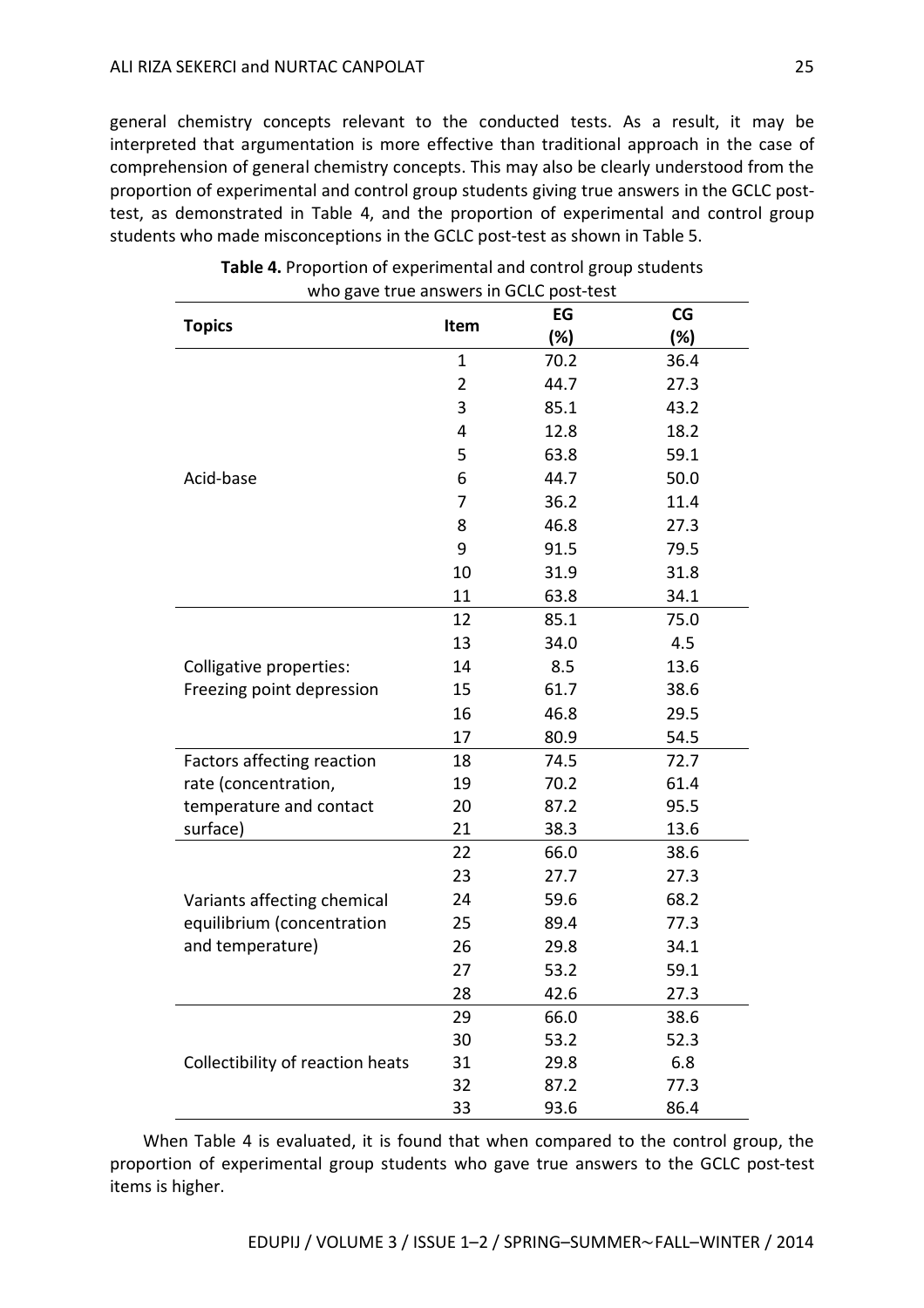| Table 5. Proportion of experimental and control group students who have misconceptions in |  |
|-------------------------------------------------------------------------------------------|--|
| GCLC post-test                                                                            |  |

| <b>Topics</b>                               | <b>Misconceptions</b>                                                                                                                                                            | EG<br>(%) | CG<br>(%) |
|---------------------------------------------|----------------------------------------------------------------------------------------------------------------------------------------------------------------------------------|-----------|-----------|
|                                             | For weak acid-strong base titration, pH of<br>environment in equivalence point is 7.                                                                                             | 14.9      | 45.5      |
|                                             | An acidic indicator may be used for monitoring<br>inflexion point for weak acid-strong base<br>titration.                                                                        | 14.9      | 11.4      |
|                                             | Equivalence point and end point are the same.                                                                                                                                    | 12.8      | 40.9      |
| Acid-base                                   | In titration, if acid or base is weak, full<br>neutralization does not occur.                                                                                                    | 12.8      | 13.6      |
|                                             | Concentration is a measurement of acidity-                                                                                                                                       |           |           |
|                                             | alkalinity strength.                                                                                                                                                             | 46.8      | 65.9      |
|                                             | Salts are neutral.                                                                                                                                                               | 12.8      | 25.0      |
|                                             | A substance should have "H" in its structure in<br>order to demonstrate acidic character, or                                                                                     | 27.7      | 45.5      |
|                                             | should have "OH" for basic character.<br>When a non-volatile substance is dissolved in<br>pure water, steam pressure of the solution<br>goes higher in comparison with the pure  | 6.4       | 11.4      |
|                                             | water.<br>Since particles of the solute retain solvent<br>molecules and inhibit transition to solid phase,<br>freezing point changes.                                            | 34.0      | 40.9      |
|                                             | A solution shall freeze in a temperature<br>between freezing points of solvent and solute,<br>freezing point changes.                                                            | 21.3      | 31.8      |
| Colligative                                 | Since density changes if solute is added, the<br>freezing point will change.                                                                                                     | 10.6      | 20.5      |
| properties:<br>Freezing point<br>depression | Temperature of a solution remains still at<br>freezing point, because in the first instance<br>solvent freezes and then solute freezes in the<br>freezing phase of the solution. | 38.3      | 11.4      |
|                                             | Due to the heat exchange between solvent<br>and solute, temperature of the solution does<br>not remain unchanged while freezing.                                                 | 46.8      | 56.8      |
|                                             | Since molal concentration increases due to the<br>temperature increase, molal concentration is<br>utilized for the calculations relevant to<br>colligative properties.           | 31.9      | 53.5      |
|                                             | Degree of change for the aqueous solutions<br>depends on load, quantity and size of the<br>particles in solution.                                                                | 27.7      | 45.5      |
| Factors<br>affecting                        | A solid substance does not influence reaction<br>rate, in the case of solid reacting with acid.                                                                                  | 51.1      | 63.6      |
| reaction rate                               | Catalyst does not change activation energy.                                                                                                                                      | 2.1       | 20.5      |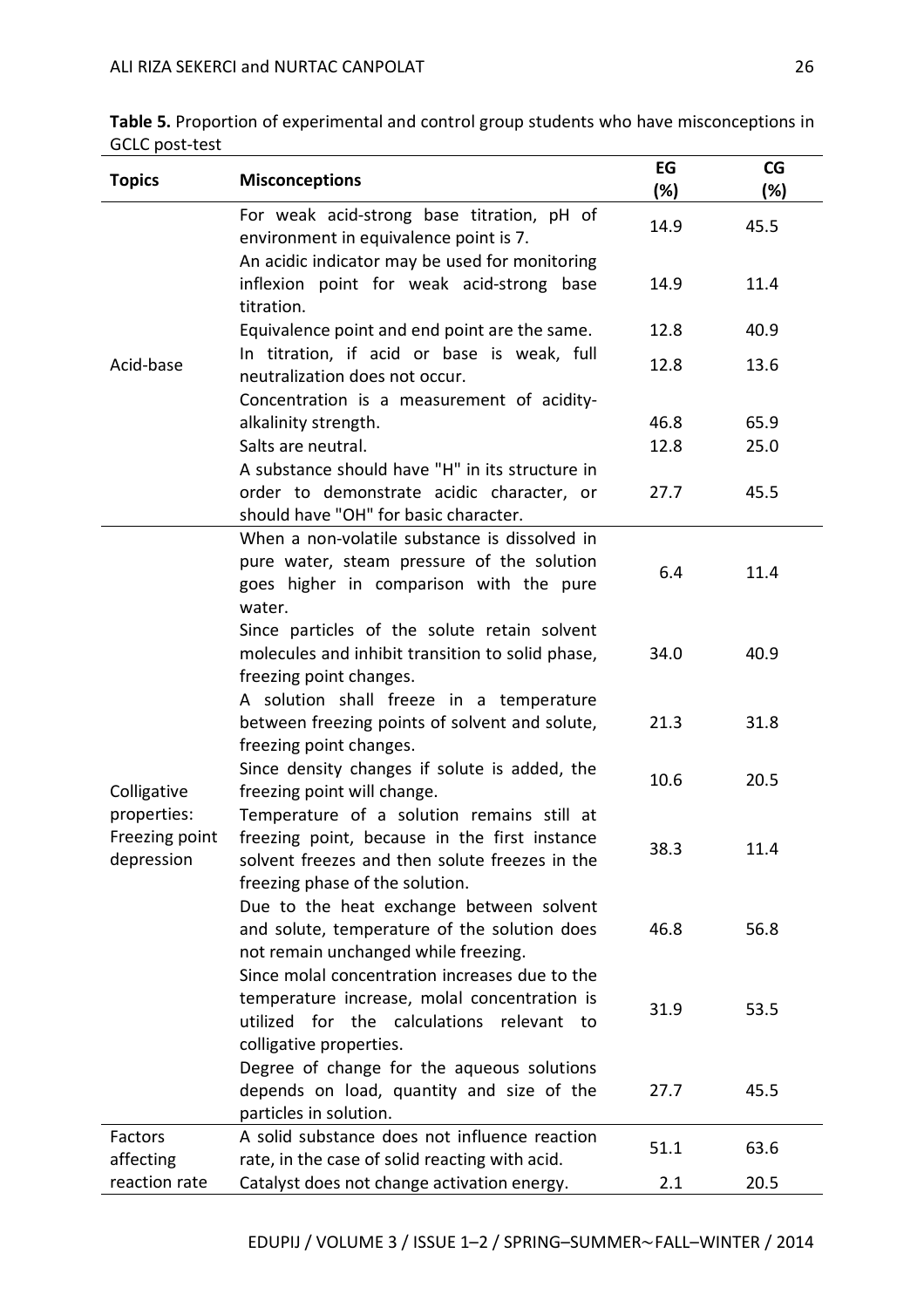| <b>Topics</b>                          | <b>Misconceptions</b>                                                                                                            | EG<br>(%) | CG<br>(%) |
|----------------------------------------|----------------------------------------------------------------------------------------------------------------------------------|-----------|-----------|
|                                        | In an equilibrium-reaction, concentrations of<br>reactants and products are equal.                                               | 31.9      | 25.0      |
|                                        | In equilibrium position, rate of forward<br>reaction is higher than backward reaction.                                           | 21.3      | 18.2      |
| Variants<br>affecting                  | temperature of an<br>equilibrium-<br>When<br>exothermic reaction increases, value of $K_c$<br>(equilibrium) constant increases.  | 6.4       | 13.6      |
| chemical<br>equilibrium                | temperature of an<br>When<br>equilibrium-<br>exothermic reaction increases, value of $K_c$<br>constant remains unchanged.        | 36.2      | 29.5      |
|                                        | If product is added to the equilibrium-system<br>providing constant temperature, value of $K_c$<br>increases.                    | 12.8      | 22.7      |
| Collectibility<br>of reaction<br>heats | Strong acid-base neutralization heats<br>are<br>approximately the same, because energies of<br>the refracted bonds are the same. | 23.4      | 34.1      |

When answers given to the GCLC post-test (Table 5) are evaluated, it is understood that the proportion of control group students demonstrating misconceptions are higher than for the experimental group. It is seen that particular mistakes mostly remain in both experimental and control groups despite teaching. It is identified that, in acid-base topic, 46.8% of experimental group students and 65.9% of control group students say *"concentration is a measurement of acidity-alkalinity strength"* as a misconception. Colligative properties: In the topic of freezing point depression, it is identified that 56.8% of control group students and 46.8% of experimental group students say *"due to heat exchange between solvent and solute, temperature of solution does not remain unchanged while freezing"* as a misconception. In the topic of factors affecting reaction rate, it is identified that 51.1% of experimental group students and 63.6% of control group students say *"for a solid reacting with acid, amount of solid does not affect reaction rate"* as a misconception.

In order to deeply examine conceptual understandings of experimental and control group students in relation to the tests, a test formed of open-ended questions was applied to both groups and semi-structured interviews applied to six students from each group. Findings derived from answers given to the open-ended questions are presented in Table 6, findings from the interviews are presented in Table 7.

**Table 6.** Distribution of answers given to open-ended questions by categories

|              | <b>Categories</b>             |           |                                 |           |                      |           |                 |                          |                          |           |
|--------------|-------------------------------|-----------|---------------------------------|-----------|----------------------|-----------|-----------------|--------------------------|--------------------------|-----------|
|              | Clear<br><b>Understanding</b> |           | <b>Partial</b><br>Understanding |           | <b>Misconception</b> |           | Incomprehension |                          | <b>Blank/Unaswered</b>   |           |
| <b>Items</b> | EG<br>(%)                     | CG<br>(%) | EG<br>(%)                       | CG<br>(%) | EG<br>(%)            | CG<br>!%) | EG<br>(%)       | CG<br>(%)                | EG<br>!%)                | CG<br>!%) |
| 1            | 63.83                         | 40.91     | 19.15                           | 25.00     | 6.38                 | 34.09     | 10.64           |                          | $\overline{\phantom{0}}$ |           |
| 2            | 25.53                         | 11.36     | 25.53                           | 22.72     | 36.17                | 54.56     | 10.64           | 11.36                    | 2.13                     |           |
| 3            | 36.17                         | 4.54      | 29.79                           | 31.82     | 2.13                 | 45.46     | 31.91           | 13.64                    | $\qquad \qquad$          | 4.54      |
| 4a           | 8.50                          | 2.27      | 74.50                           | 81.82     | ۰.                   | 15.91     |                 | $\overline{\phantom{a}}$ | 17.0                     |           |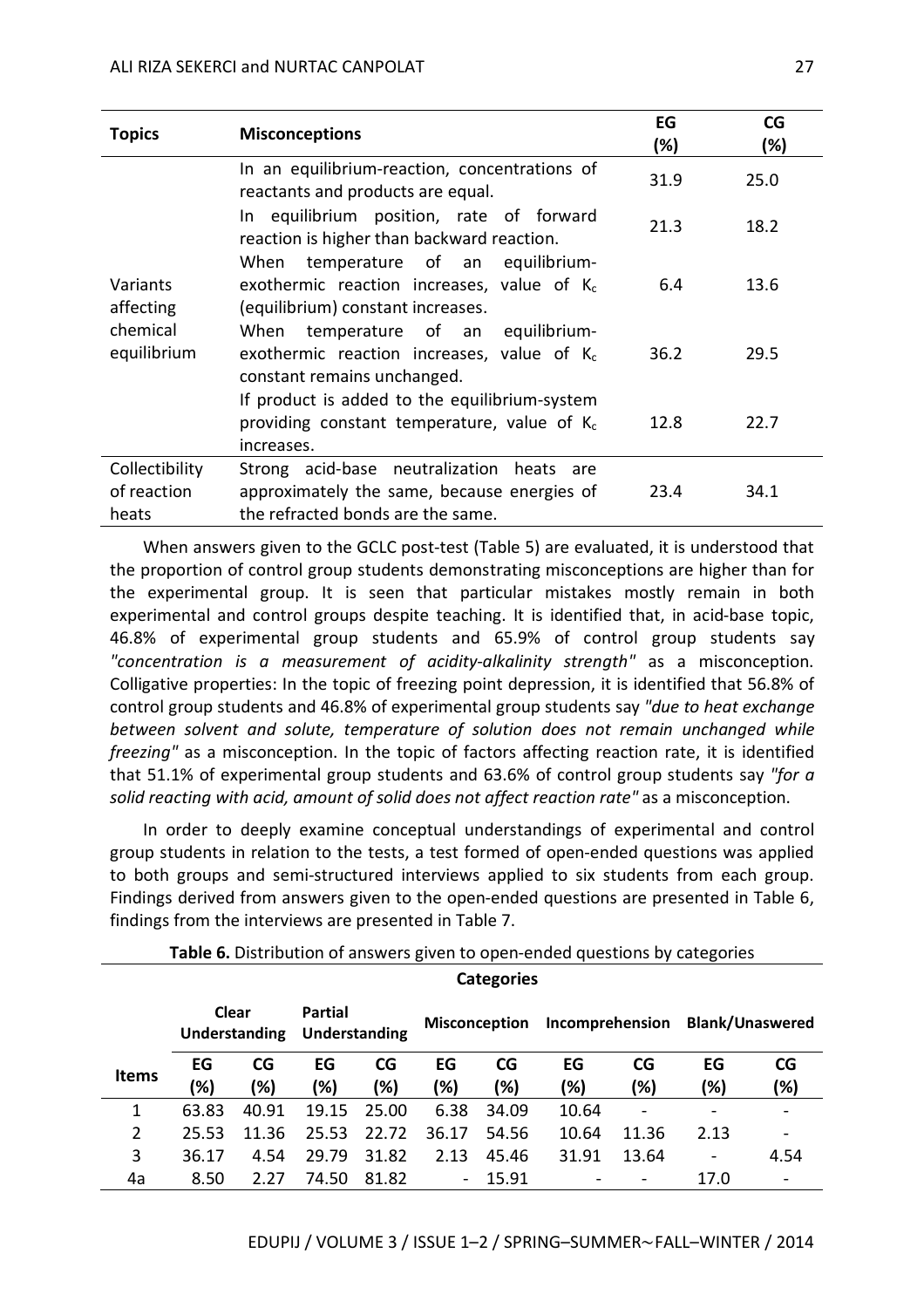| 4b              | 36.17 | 15.91          |                | $-13.64$ | 27.66              | 63.63          | 29.79           | 6.82   | 6.38            | $\overline{\phantom{a}}$ |  |
|-----------------|-------|----------------|----------------|----------|--------------------|----------------|-----------------|--------|-----------------|--------------------------|--|
| 4c              | 70.21 | 59.10          | $\blacksquare$ | 9.09     | 19.15              | 20.45          | 10.64           | 6.82   | $\sim$          | 4.54                     |  |
| 5               | 8.50  | $\blacksquare$ | 4.26           | 2.27     | 80.86              | 97.73          | 6.38            | $\sim$ |                 | $\blacksquare$           |  |
| 6               |       | $\sim$         | 19.15          | 11.36    | 57.45              | 75.01          | 21.27           | 4.54   | 2.13            | 9.09                     |  |
| 7               | 48.94 | 27.27          | 51.06          | 70.46    | $\sim$             | $\blacksquare$ | $\sim$ 10 $\pm$ | 2.27   | $\sim 10^{-10}$ | $\blacksquare$           |  |
| 8a              | 40.44 | 20.45          | 31.91          | 40.91    | 14.89              | 31.83          | 12.76           | 2.27   | $\blacksquare$  | 4.45                     |  |
| 8b              | 42.57 | 13.64          | 40.42          | 65.91    | 2.13               | 2.27           | 8.50            | 11.36  | 6.38            | 6.82                     |  |
| 9a              | 51.08 | 15.89          | 6.38           | 31.83    | 31.91              | 45.46          | 8.50            | 6.82   | 2.13            | $\blacksquare$           |  |
| 9b              | 46.80 | 4.54           | 23.40          | 54.56    | 6.38               | 11.36          | 14.89           | 27.27  | 8.50            | 2.27                     |  |
| 10a             | 30.38 | 27.27          | 6.38           | 4.54     | $\Delta \sim 10^4$ | 6.82           | 55.32           | 59.10  | $\omega$        | 2.27                     |  |
| 10 <sub>b</sub> | 17.00 | $\sim$         | 78.74          | 56.83    | $\sim$             |                | $\sim$          | 40.90  | 4.26            | 2.27                     |  |
|                 |       |                |                |          |                    |                |                 |        |                 |                          |  |

It may be understood from Table 6 that proportion of answers by experimental group students categorized under clear understanding is higher compared to control group students for almost all open-ended questions. In other words, it may be confirmed that experimental group students' answers for open-ended questions are more scientific compared to control group students. On the other hand, proportion of answers of experimental group students categorized under misconception is higher compared to control group for most of the open-ended questions.

**Table 7.** Distribution of answers given to questions included in semi-structured interview form by categories

|                | <b>Categories</b> |                |                                                  |                |           |                      |           |                 |           |                        |  |
|----------------|-------------------|----------------|--------------------------------------------------|----------------|-----------|----------------------|-----------|-----------------|-----------|------------------------|--|
|                | Clear             |                | <b>Partial</b><br>Understanding<br>Understanding |                |           | <b>Misconception</b> |           | Incomprehension |           | <b>Blank/Unaswered</b> |  |
| <b>Items</b>   | EG<br>(f)         | CG<br>(f)      | EG<br>(f)                                        | CG<br>(f)      | EG<br>(f) | CG<br>(f)            | EG<br>(f) | CG<br>(f)       | EG<br>(f) | CG<br>(f)              |  |
| 1a             | $\overline{4}$    | $\mathbf{1}$   | $\overline{2}$                                   | 5              |           |                      |           |                 |           |                        |  |
| 1 <sub>b</sub> | 6                 | 2              |                                                  |                |           | 4                    |           |                 |           |                        |  |
| $\overline{2}$ | 4                 |                | 1                                                | $\overline{2}$ | 1         | 2                    |           | 2               |           |                        |  |
| 3a             | 4                 |                | $\overline{2}$                                   | 3              |           | 1                    |           |                 |           | 2                      |  |
| 3b             | 6                 |                | $\overline{\phantom{m}}$                         | 2              |           | 3                    |           |                 |           | 1                      |  |
| 3c             | 6                 | $\overline{2}$ | $\overline{\phantom{a}}$                         | -              |           | 2                    |           |                 |           | 2                      |  |
| 4              |                   |                | 3                                                |                |           |                      | 2         | 3               | 1         | 3                      |  |
| 5              | 2                 |                |                                                  | 1              | 1         | $\mathbf{1}$         | 3         | 2               |           | 2                      |  |
| 6a             | 5                 | 1              | 1                                                |                |           |                      |           | 5               |           |                        |  |
| 6b             | 6                 | 2              |                                                  |                |           |                      |           | 1               |           | 3                      |  |
| 6с             | 3                 |                | 3                                                | 4              |           |                      |           |                 |           | 2                      |  |
| 7a             | 6                 | $\overline{2}$ |                                                  | 4              |           |                      |           |                 |           |                        |  |
| 7b             | 4                 |                | $\overline{2}$                                   | 2              |           | 4                    |           |                 |           |                        |  |
| 8a             | 2                 | 2              | 3                                                | 1              |           |                      |           | 2               | 1         |                        |  |
| 8b             | 4                 | 2              | 1                                                | 1              |           |                      | 1         | 3               |           |                        |  |

## f: frequency

It may be understood from Table 7 that the frequency of answers by the experimental group students categorized under clear understanding is higher compared to the control group students. In other words, it may be confirmed that experimental group students' answers for interview questions are more scientific compared to control group students.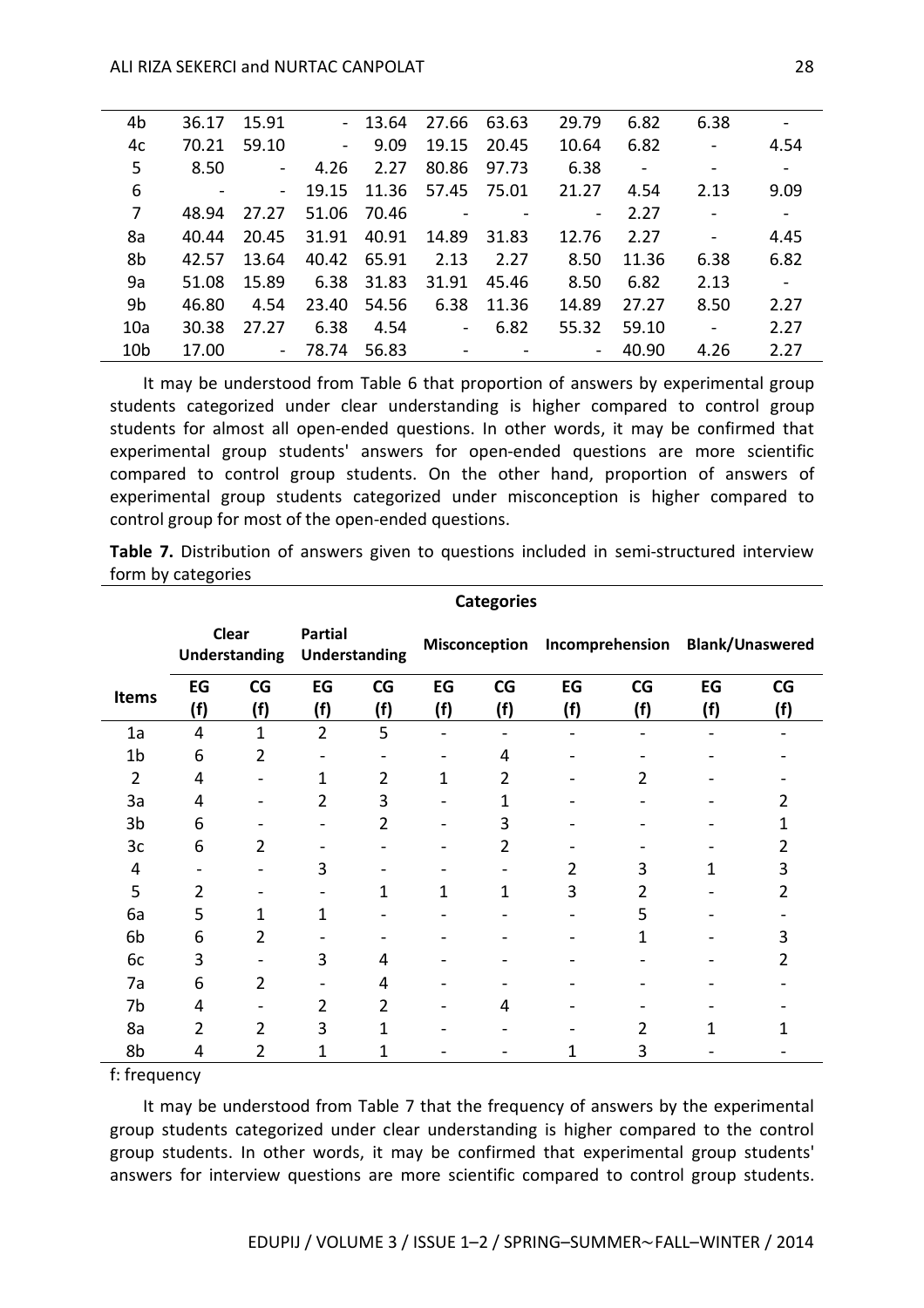Although, it is seen that answers by experimental group students categorized under misconceptions are lower compared to control group students, it may be confirmed that control group students' answers are more scientifically false compared to those of the control group students.

### **Conclusion and Discussion**

In the study conducted for analysis of influence of argumentation in the chemistry laboratory on students' conceptual understandings, argumentation is proven to be more effective in terms of comprehension of general chemistry concepts (conceptual comprehension) when compared to the traditional approach. This is also supported by the answers given by the experimental and control group students to the GCLC post-test, openended questions and semi-structured interviews. Percentage of true answers categorized under GCLC post-test topics given by experimental group students are higher, and their percentage of misconceptions are lower when compared to that of the control group students. It may be confirmed that the experimental group students' answers for openended questions and semi-structured interviews are more scientific compared to that of the control group students. Moreover, written feedback from the experimental group's students on argumentation and how it works support this statement. Some of the feedback by the students are shown as follows:

- "With General Chemistry Laboratory-II course, we sweep our parrot-fashion knowledge and learn convenient things."
- "General Chemistry Laboratory-II ensures a permanent learning."
- "Conducting tests by discussions helps learning be effective and permanent. Thus, learning the concepts become easy."
- "Due to researches carried out on topic tests, concepts are permanently learned."
- "I think discussions among test groups are for a good reason. It really helps us to learn permanently."
- "During the discussions prior to tests, we compared what we know and shared literature we have and mentioned our preferences, and we realized during tests that some of our jurisdictions are wrong, and saw at the end of the tests that what we acquired and what we shared was correct or else, all paving the way for us to the true answers."

Argumentation-based experimental group students are more successful compared to traditionally educated control group students, because:

- Students are encouraged to self-learn and self-research;
- Students are individually enabled to access a lot of information on test topics;
- Students are given the opportunity to share information they obtained during intraand inter-group discussions;
- Students are given the opportunity to share, deeply examine and identify weaknesses and strengths of their ideas during intra- and inter-group discussions;
- Students develop and apply tests on their own, and link what they learned and tests;
- Students look from a different point of view towards circumstances depending on the ideas put forward during intra- and inter-group discussions.

It is reported in the literature that argumentation increases students' conceptual comprehensions in the case of different studies conducted on tertiary, secondary and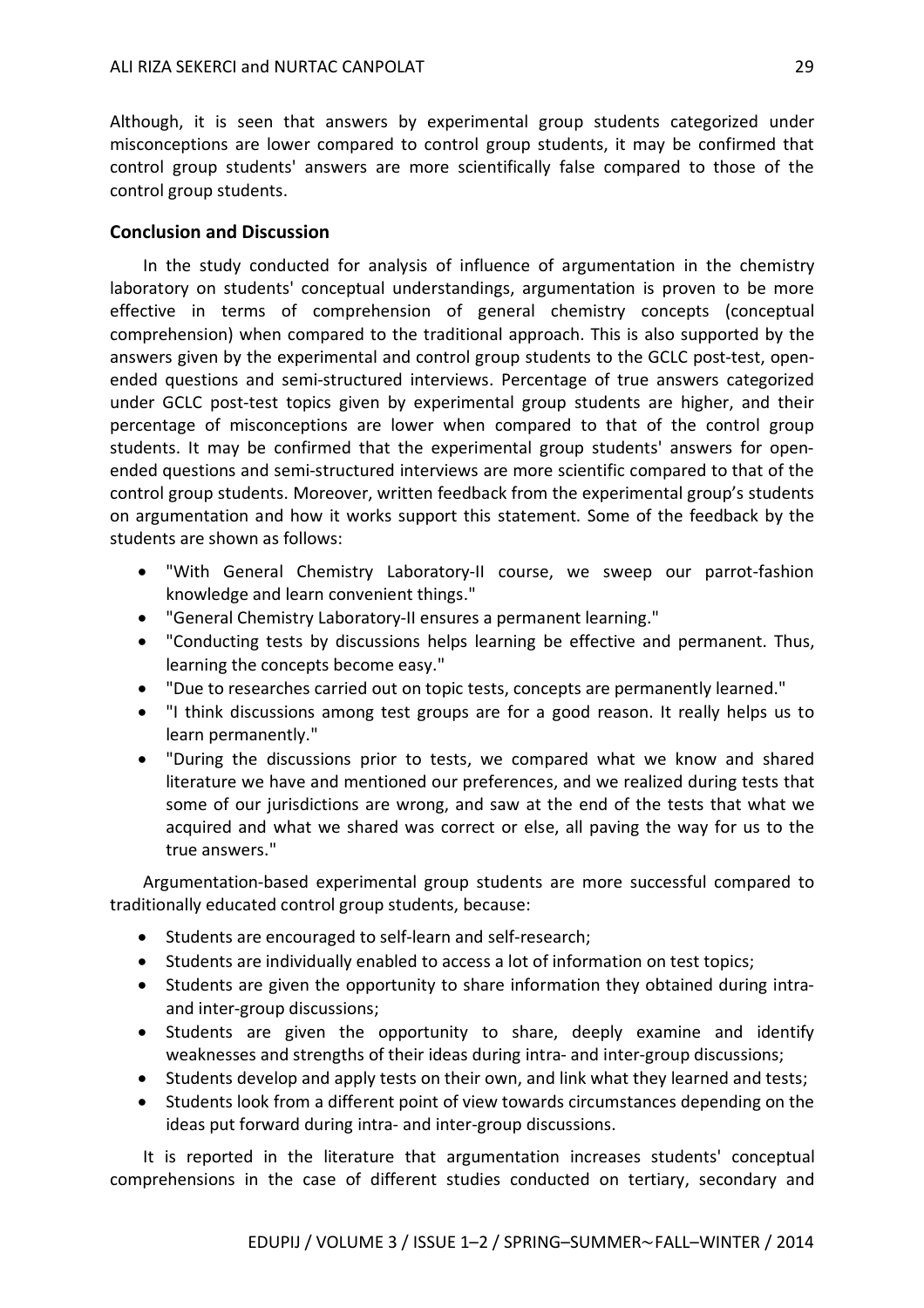elementary levels of education (Aydeniz et al., 2012; Demirci, 2008; Demircioglu & Ucar, 2015; Driver et al., 2000; Kaya, 2009; Hand et al., 2012; Jiménez-Aleixandre & Pereiro-Munhoz, 2002; Niaz, Aguilera, Maza, & Liendo, 2002; Osborne, Erduran, & Simon, 2004; Ulucinar Sagir & Kilic, 2012; Yalcin Celik & Kilic, 2014; Yerrick, 2000; Yesiloglu, 2007; Zohar & Nemet, 2002). Therefore, results of the studies already found in the literature and this present study comply with each other. Depending on the results of this study, impact of argumentation on students' conceptual comprehension related with different topics of chemistry in theoretical and laboratory courses may be examined. In addition to this, students should be familiar with relevant concepts concerning the topic in order to allege various arguments as intended. For this reason, a list of the concepts aimed to be comprehended should be included in the research sheets.

#### **Notes**

Corresponding author: ALI RIZA SEKERCI

This research is a part of the doctoral dissertation "The Effect of Argumentation Based Instruction on Students' Argumentation Skills and Conceptual Understanding in Chemistry Laboratory" completed in 2013 in the Institute of Educational Sciences of Ataturk University by the first author with participation of the latter. It was also verbally presented in the 11th National Congress on Science and Mathematics Teaching (September 11-14, 2014, Cukurova University, Adana, Turkey).

#### **References**

- Abraham, R.M., Grzybowski, B.E., Renner, W.J., & Marek, A.E. (1992). Understanding and misunderstandings of eight graders of five chemistry concepts found in textbooks. *Journal of Research in Science Teaching, 29*(2), 105-120.
- Abraham, R.M., Williamson, M.V., & Westbrook, L.S. (1994). A cross-age study of the understanding of five chemistry concepts. *Journal of Research in Science Teaching, 31*(2), 147-165.
- Alkan, M., Bayrakceken, S., Gurses, A., & Demir, Y. (1997). *Deneysel kimya [Experimental chemistry]* (Second Edition). Erzurum: Ekev Publishing.
- Allen, D.E., Duch, B.J., & Groh, S.E. (1996). The power of problem-based learning in teaching introductory science courses. *New Directions for Teaching and Learning*, *68,* 43-52.
- Aufschnaiter, C., Erduran, S., Osborne, J., & Simon, S. (2008). Arguing to learn and learning to argue: Case studies of how students' argumentation relates to their scientific knowledge. *Journal of Research in Science Teaching, 45*(1), 101-131.
- Aydeniz, M., Pabuccu, A., Cetin, P.S., & Kaya, E. (2012). Impact of argumentation on college students' conceptual understanding of properties and behaviors of gases. *International Journal of Science and Mathematics Education, 10*(6), 1303-1324.
- Bayrakceken, S., Gurses, A., & Doymus, K. (1999). *Genel kimya laboratuvari [General chemistry laboratory].* Erzurum: Egitim Copy.
- Buyukozturk, S., Kilic Cakmak, E., Akgun, O.E., Karadeniz, S., & Demirel, F. (2012). *Bilimsel arastirma yontemleri [Research methods]* (11th edition). Ankara: PegemA Akademi.
- Canpolat, N. (2002). *Kimyasal denge ile ilgili kavramlarin anlasilmasinda kavramsal degisim yaklasiminin etkinliginin incelenmesi [Examining the effectiveness of conceptual change approach to the understanding of the concepts related to chemical equilibrium]*.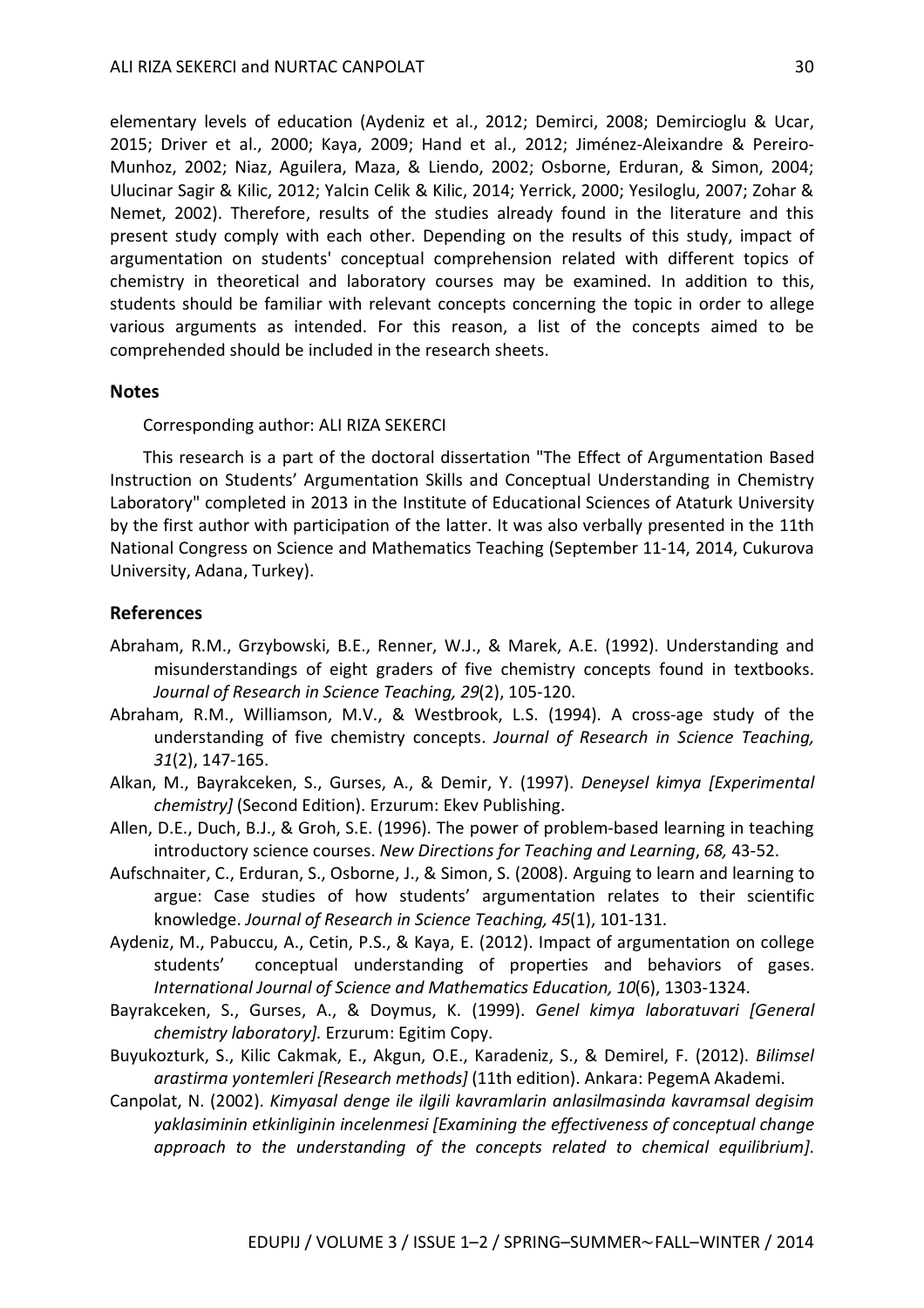Unpublished doctoral dissertation. Graduate School of Natural & Applied Sciences, Erzurum, Turkey.

- Canpolat, N., Bayrakceken, S., Karaman, S., Celik, S., Aggul Yalcin, F., & Avinc Akpinar, I. (2009). Orta ogretim ve yuksekogretim duzeyinde kimya ogretimi için yapilandirmaci yaklasima uygun aktif ogrenme etkinliklerinin hazirlanmasi, uygulanmasi ve degerlendirilmesi [Secondary education and higher education levels in the preparation of appropriate active learning activities constructivist approach to teaching chemistry, implementation and evaluation], Ankara: TUBITAK Research Project (No. 107K095).
- Cepni, S. (2010). *Arastirma ve proje calismalarina giris [Introduction to research and project work]* (fifth Edition). Trabzon: Celepler Publications.
- Cetin, P.S. (2014). Explicit argumentation instruction to facilitate conceptual understanding and argumentation skills, *Research in Science & Technological Education, 32*(1), 1-20.
- Cohen, J. (1988). *Statistical power analysis for the behavioural sciences* (2nd ed.). New York: Academic Press.
- Cohen, J. (1992). A power primer. *Psychological Bulletin, 112*(1), 155–159.
- Creswell, W.J. (2002). *Qualitative, quantitative, and mixed methods approaches* (Second Edition). California: Sage Publications.
- Creswell, W.J. (2012). *Educational research: planning, conducting, and evaluating quantitative and qualitative research* (4th Edition). Boston: Pearson Education.
- Creswell, W.J., & Plano Clark, V.L. (2007). *Designing and conducting mixed methods research.* California: Sage Publications.
- Dawson, V.M., & Venville, G. (2010). Teaching strategies for developing students' argumentation skills about socio-scientific issues in high school genetics. *Research in Science Education, 40*(2), 133-148.
- Demirci, N. (2008). *Toulmin'in bilimsel tartisma modeli odakli egitimin kimya ogretmen adaylarinin temel kimya konularini anlamalari ve tartisma seviyeleri uzerine etkisi [The effect of the teaching focused on toulmin's scientific argumentation model upon the understanding of the chemistry teacher candidates on general chemistry topics' and levels of argumentation].* Unpublished master's thesis. Gazi University Educational Sciences Institute, Ankara, Turkey.
- Demircioglu, H. (2008). *Sinif ogretmeni adaylarina yonelik maddenin halleri konusuyla ilgili baglam temelli materyal gelistirilmesi ve etkililiginin arastirilmasi [Developing instructional materials about the topic of 'states of matter' based on the context-based approach for primary students teachers and probing their effectiveness].* Unpublished doctoral dissertation. Karadeniz Technical University Institute of Natural Science, Trabzon, Turkey.
- Demircioglu, H., Demircioglu, G., Ayas, A., & Kongur, S. (2012). Onuncu sinif ogrencilerinin fiziksel ve kimyasal degisme kavramlari ile ilgili teorik ve uygulama bilgilerinin karsilastirilmasi [A comparison of theoretical and practical knowledge about physical and chemical changes the concept of tenth grade students]. *Journal of Turkish Science Education, 9*(1), 162-181.
- Demircioglu, T., & Ucar, S. (2012). The effect of argument-driven inquiry on pre-service science teachers' attitudes and argumentation skills. *Procedia Social and Behavioral Sciences, 46,* 5035-5039.
- Demircioglu, T., & Ucar, S (2015). Investigating the Effect of Argument-Driven Inquiry in Laboratory Instruction. *Educational Sciences: Theory & Practice, 15*(1), 267-283.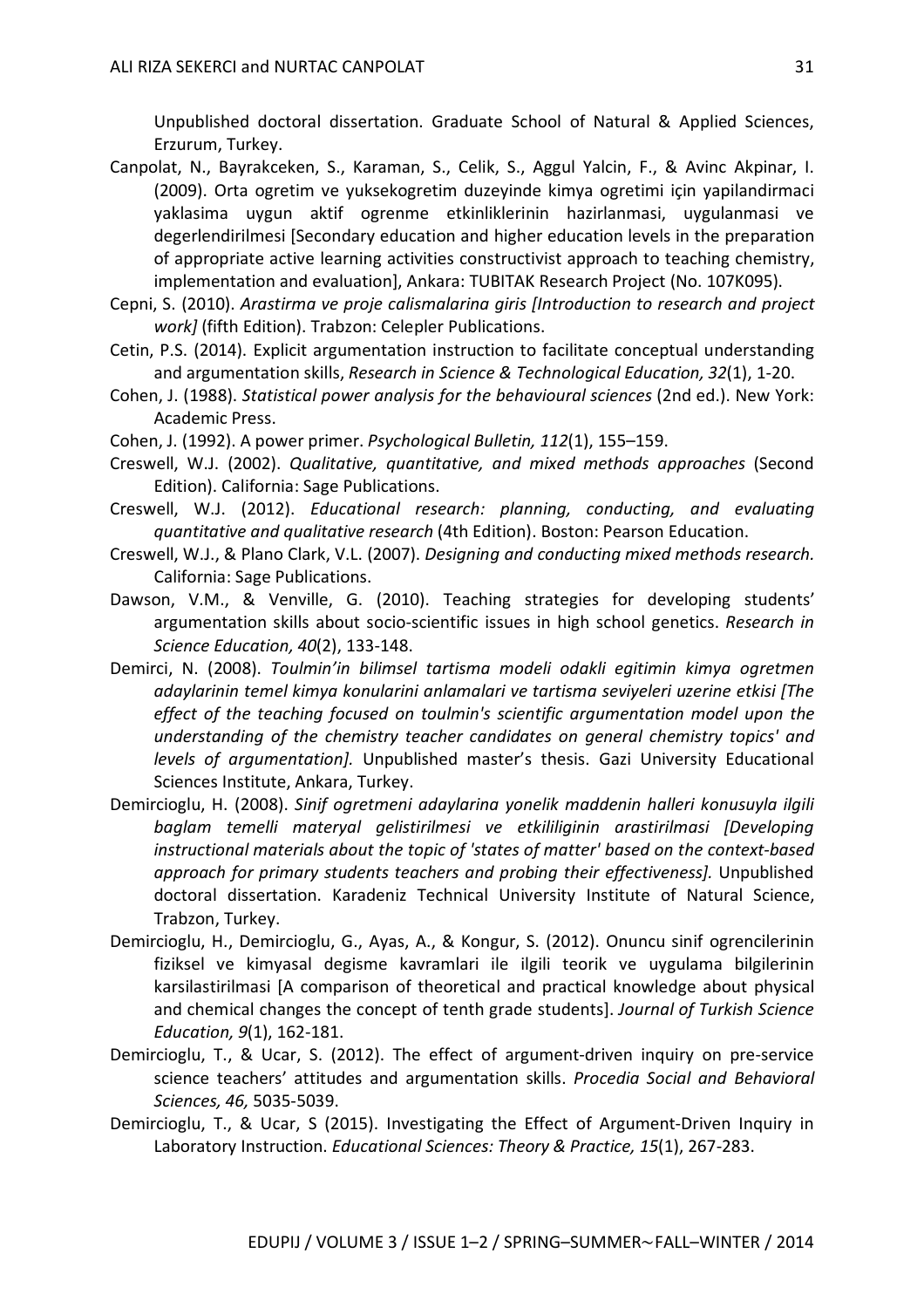- Driver, R., Newton, P., & Osborne, J. (2000). Establishing the norms of scientific argumentation in classrooms. *Science Education, 84*(3), 287–312.
- Duschl, R.A., & Osborne, J. (2002). Supporting and promoting argumentation discourse in science education. *Studies in Science Education, 38*(1), 39-72.
- Ebbing, D.D., & Gammon, S.D. (2009). *General chemistry* (9th ed.). Boston: Houghton Mifflin Company.
- Erduran, S., & Jiménez-Aleixandre, M.P. (2007). *Argumentation in science education: perspectives from classroom-based research*. Dordrecht: Springer.
- Eskin, H., & Bekiroglu, F. (2013). Argumentation as a strategy for conceptual learning of dynamics. *Research in Science Education*, *43*(5), 1939-1956.
- Eskin, H. & Bekiroğlu, F. O. (2009). Investigation of a pattern between students' engagement in argumentation and their science content knowledge: A case study. *EURASIA Journal of Mathematics, Science and Technology Education, 5*(1), 63-70.
- Fang, Z., & Wei, Y. (2010). Improving middle school students' science literacy through reading infusion. *The Journal of Educational Research, 103*(4), 262–273.
- Field, A. (2013). D*iscovering statistics using SPSS* (4th Edition). London: SAGE Publications.
- Frisbie, A.D. (1988). Reliability of Scores From Teacher-Made Tests. *Educational Measurement: Issues and Practice, 7*(1), 25-35.
- Groom, J., Sampson, V., & Golden, V. (2014). Comparing the effectiveness of verification and inquiry laboratories in supporting undergraduate science students in constructing arguments around socioscientific issues*. International Journal of Science Education, 36*(9), 1412-1433.
- Guo, C. (2007). Issues in science learning: An international perspective. In S.K. Abell & N.G. Lederman (Eds.), *Handbook of research on science education* (pp.227–256). New York: Routledge.
- Gultepe, N., & Kilic, Z. (2013). Bilimsel tartisma ve lise ogrencilerinin cozunurluk dengesi ve asitler-bazlar konularindaki kavramsal anlamalari [Scientific Argumentation and Conceptual Understanding of High School Students on Solubility Equilibrium and Acids and Bases]. *Journal of Turkish Science Education, 10*(4), 5-21.
- Gurses, A., & Bayrakceken, S. (1996). *Deneysel fizikokimya [Experimental physical chemistry]*. Erzurum: Ekev Publishing.
- Hand, B., Nam, J., & Choi, A. (2012). Argument-based general chemistry laboratory investigations for pre-service science teachers. *Quimica Education, 23,* 96-100.
- Harlen, W. (2009). Teaching and learning science for a better future. *School Science Review, 90*(333), 33-42.
- Huddle, B.P. (1998). "Conceptual Questions" on Le Châtelier's Principle. *Journal of Chemical Education, 75*(9), 1175.
- Jiménez-Aleixandre, M.P., & Erduran, S. (2007). Argumentation in science education: an overview, In S. Erduran & M.P. Jiménez Aleixandre (Eds.), *Argumentation in science education*, (pp.3-28). Dordrecht: Springer.
- Jiménez-Aleixandre, M.P., & Pereiro-Munhoz, C. (2002). Knowledge producers or knowledge consumers? Argumentation and decision-making about environmental management. *International Journal of Science Education, 24*(11), 1171-1190.
- Katchevich, D., Hofstein, A., & Mamlok-Naaman, R. (2013). Argumentation in the chemistry laboratory: inquiry and confirmatory experiments, *Research in Science Education, 43*(1), 317-345.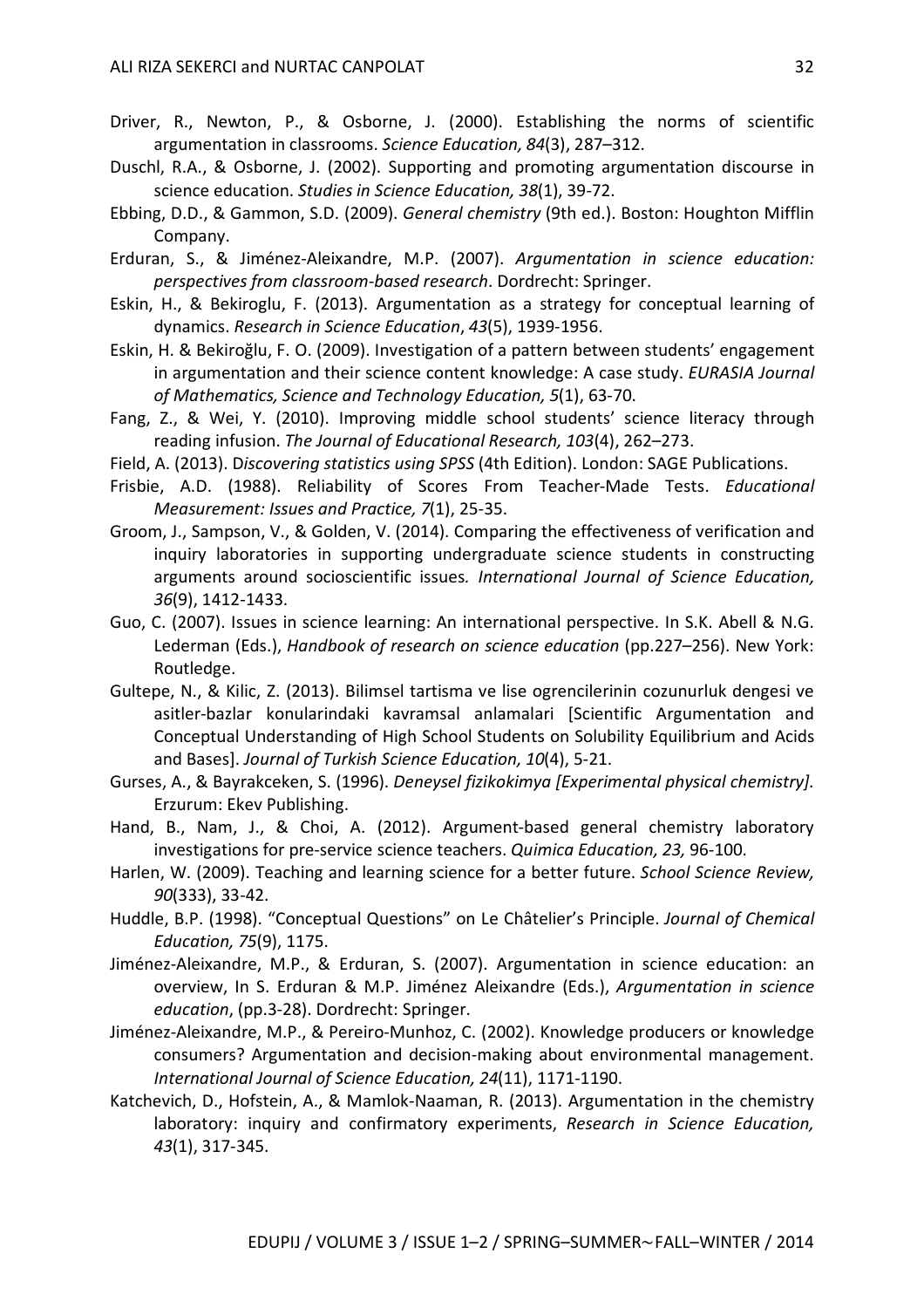- Katchevich, D., Mamlok-Naaman, R., & Hofstein, A. (2014). The characteristics of openended inquiry-type chemistry experiments that enable argumentative discourse. *Sisyphus-Journal of Education, 2*(2), 74-99.
- Kaya, B. (2009). *Arastirma temelli ogretim ve bilimsel tartisma yonteminin ilkogretim ogrencilerinin asitler ve bazlar konusunu ogrenmesi uzerine etkilerinin karsilastirilmasi [A comparison of effects of teaching interventions designed in the line of inquiry-based learning and scientific argumentation on primary school students' learning acids and bases].* Unpublished master's thesis. Marmara University Institute of Educational Sciences, Istanbul, Turkey.
- Kaya, E. (2012). *Argumantasyona dayali etkinliklerin ogretmen adaylarinin kimyasal denge konusunu anlamalarina etkisi [Impact of activities based on argumentation to understand the chemical equilibrium of teachers candidate]*, Paper session presented at the meeting of X. National Science and Mathematics Education Congress, Nigde.
- Kind, P., Wilson, J., Hofstein, A., & Kind, V. (2010). *Stimulating peer argumentation in the school science laboratory: exploring the effect of laboratory task formats.* Paper presented at the meeting of the National Association for Research in Science Teaching, Philadelphia, USA.
- Kind, P. M., Kind, V., Hofstein, A., & Wilson, J. (2011). Peer argumentation in the school science laboratory-exploring effects of task features. *International Journal of Science Education, 33*(18), 2527-2558.
- Kogce, D., Aydin, M., & Yildiz, C. (2009). A Revision of Bloom's Taxonomy: An Overview. *Elementary Education Online, 8*(3), 1-7.
- Krathwohl, R.D. (2002). A revision of bloom's taxonomy: An overview. *Theory Into Practice, 41*(4), 212-218.
- Lederman, J.S., Lederman, N.G., Bartos, S.A., Barels, S.L., Meyer, A.A., & Schwartz, R.S. (2014). Meaningful assessment of learners' understandings about scientific inquiry— The Views About Scientific Inquiry (VASI) questionnaire. *Journal of Research in Science Teaching, 51*(1), 65–83.
- McMillan, J.H., & Schumacher, S. (2014). *Research in education: evidence-based inquiry* (Pearson New International edition). Essex: Pearson Publishing.
- Niaz, M., Aguilera, D., Maza, A., & Liendo, G. (2002). Arguments, contradictions, resistances and conceptual change in students' understanding of atomic structure. *Science Education, 86*(4), 505-525.
- National Research Council (NRC). (1996). *National science education standards*, Washington, DC: National Academy Press.
- Osborne, J., Erduran, S., & Simon, S. (2004a). Enhancing the quality of argument in school science. *Journal of Research in Science Teaching, 41*(10), 994-1020.
- Pinarbasi, T. (2002). *Cozunurlukle ilgili kavramlarin anlasilmasinda kavramsal degesim yaklasiminin etkinliginin incelenmesi [Investigations of effectiveness of conceptual change approach on understanding of solubility concepts].* Unpublished doctoral dissertation. Graduate School of Natural & Applied Sciences, Erzurum, Turkey.
- Skamp, K.R., & Peers, S. (2012, June). *Implementation of science based on the 5E learning model: insights from teacher feedback on trial Primary Connections units*, Paper session presented at the meeting of Australasian Science Education Research Association Conference, Canberra.
- Summerlin, R.L., & Ealy, B.J. (1985). *Chemical demonstrations: A sourcebook for teachers* (Vol 1) Washington, District of Columbia: American Chemical Society.